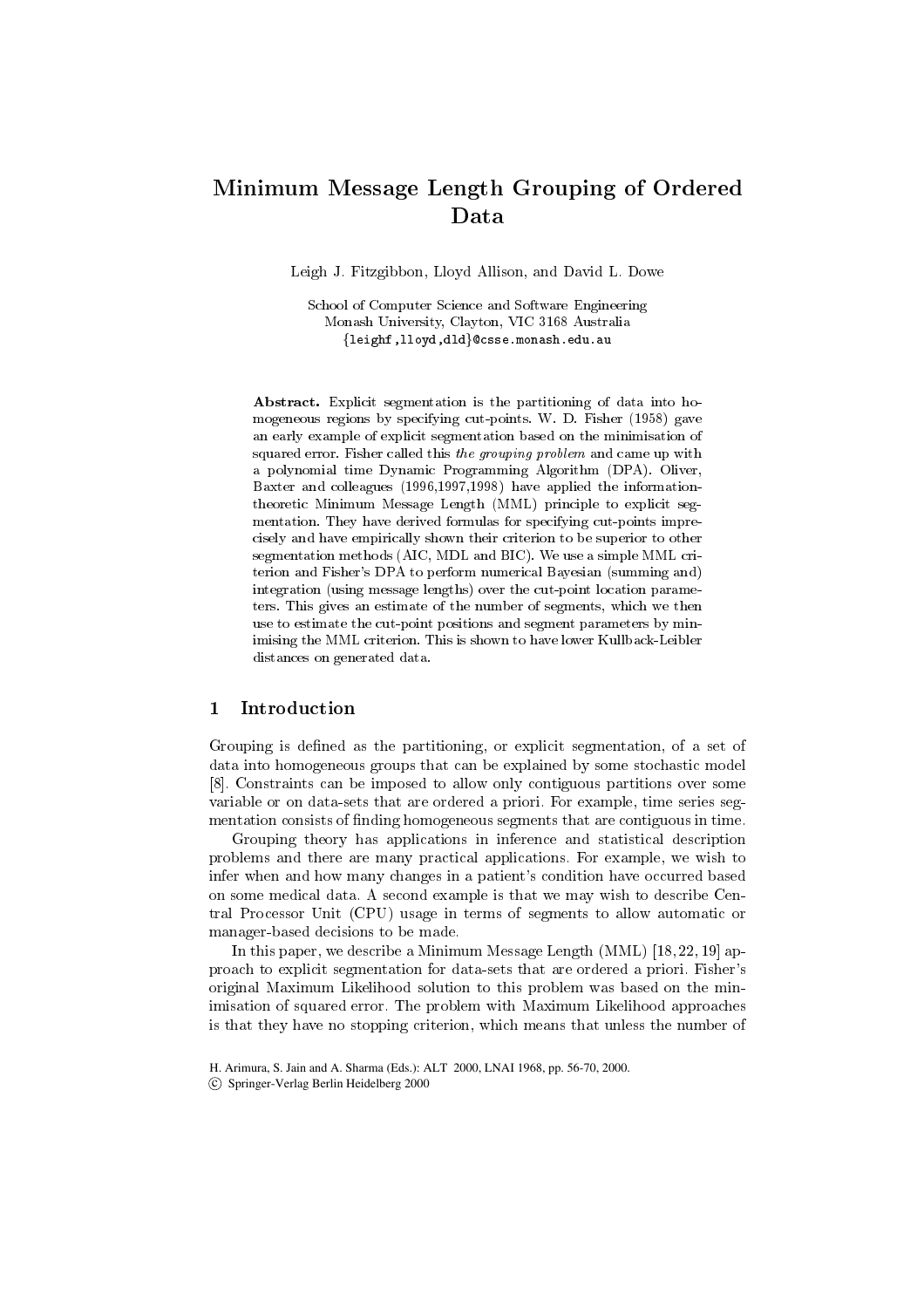groups is known a priori, the optimal grouping would consist of one datum per group. Maximum Likelihood estimates for the cut-point positions are also known to be inaccurate [11] and have a tendency to place cut-points in close proximity of each other. MML inference overcomes both these problems by encoding the of each other. MML inference overcomes both these problems by encoding these problems by encoding these problems by encoding the set of  $\mathcal{M}$ model and the data as a two-part message.

The MML solution we describe is based on Fisher's polynomial time Dynamic Programming Algorithm (DPA), which has several advantages over commonly used graph search algorithms. It is able to handle adjacent dependencies, where the cost of segment i is dependent on the model for segment  $i-1$ . The algorithm is exhaustive and can be made to consider all possible segmentations, allowing for numerical (summing and) integration. Computing the optimal segmentation of data into G groups results in the solution of all optimal partitions for  $1..G$ over  $1..K$ , where K is the number of elements in the data-set.

Oliver, Baxter, Wallace and Forbes [3, 11, 10] have implemented and tested Oliver, Baxter, Wallace and Forbes [3, 11, 10] have implemented and tested a MML based solution to the segmentation of time series data and compared it with some other techniques including Bayes Factors [9], AIC [1], BIC [15], and MDL [12]. In their work, they specify the cut-point to a precision that the data warrants. This creates dependencies between adjacent segments and without knowledge of Fisher's DPA they have used heuristic search strategies. They have empirically shown their criterion to be superior to AIC, BIC and MDL over the data-sets tested. However, the testing was only performed on data with xed parameter values and equally spaced cut-points.

We use a simple MML criterion and Fisher's DPA to perform Bayesian (summing and) integration (using message lengths) over the cut-point parameter(s). This gives an estimate of the number of segments, which we then use to estimate the cut-point positions and segment parameters by minimising the MML criterion. This unorthodox<sup>1</sup> coding scheme has the advantage that because we do not state the cut-point positions, we do not need to worry about the precision to which they are stated and therefore reduce the number of assumptions and approximations involved. We compare our criterion with Oliver and Baxter's [11] MML, MDL and BIC criteria over a number of data-sets with and without randomly placed cut-points and parameters.

This paper is structured as follows. Section 2 contains background information on Fisher's grouping problem and his algorithm. It also contains an overview of the MML segmentation work by Oliver, Baxter and others [3, 11, 10] and an introduction to Minimum Message Length inference. Section 3 contains a re-statement of the segmentation problem using our terminology. In Section 4, we describe the message length formula that we use to segment the data and the approximate Bayesian integration technique we use to remove the cut-point parameter. In Section 5, we perform some experiments and compare with the previous work of Oliver, Baxter and others [10]. The concluding Sections, 6 and 7, summarize the results and suggest future work.

<sup>1</sup> Unorthodox in terms of the Minimum Message Length framework [18, 22, 19], where parameters that are to be estimated should be stated in the first part of the message.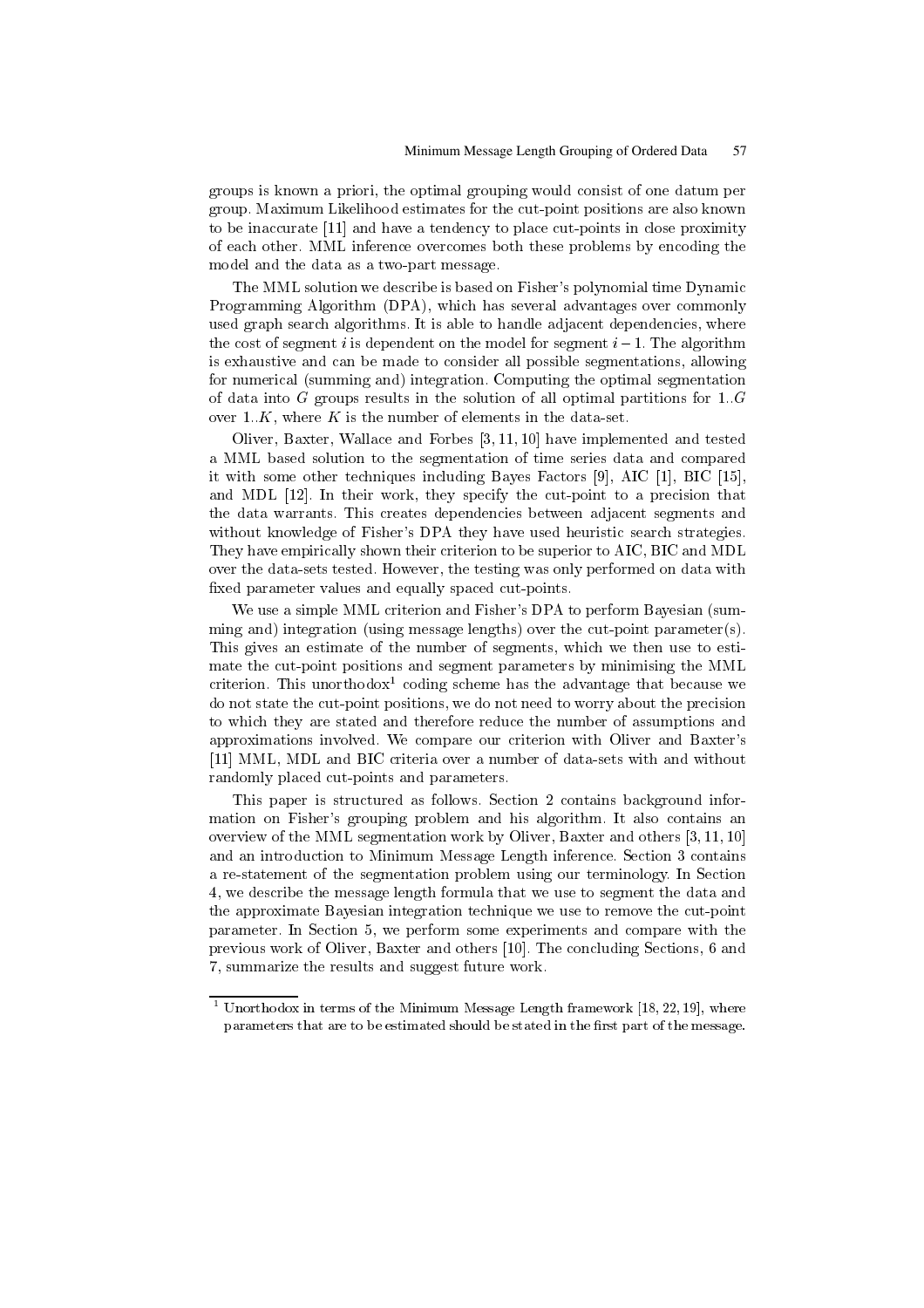### $\overline{2}$ **Background**

#### The Grouping Problem  $2.1$ 2.1 The Grouping Problem

An ordered set of K numbers  $\{a_i : i = 0..K - 1\}$  can be partitioned into G contiguous groups in  $\binom{K-1}{G-1}$  ways. We only consider contiguous partitions since we assume that the data has been ordered a priori<sup>2</sup>. For a given  $G$ , Fisher's solution to the grouping problem was to search for the contiguous partition determined by  $G-1$  cut-points that minimised the distance, D:

$$
D = \sum_{i=0}^{K-1} (a_i - \overline{a}_i)^2
$$
 (1)

where  $\overline{a}_i$  represents the arithmetic mean of the a's assigned to the group in which i is assigned. For a given  $G$ , the partition which minimises  $D$  is called an optimal or least squares partition. Whilst Fisher was concerned with grouping normally distributed data (fitting piecewise constants), his techniques, and the techniques derived in this paper can be applied to other models.

The exhaustive search algorithm used to find the optimal partition is based on the following "Sub-optimisation Lemma"[8, page 795]:

**Lemma 1.** If  $A_1 : A_2$  denotes a partition of set A into two disjoint subsets  $A_1$ and  $A_2$ , if  $P_1*$  denotes a least squares partition of  $A_1$  into  $G_1$  subsets and if  $P_2*$  denotes a least squares partition of  $A_2$  into  $G_2$  subsets; then, of the class of sub-partitions of  $A_1: A_2$  employing  $G_1$  subsets over  $A_1$  and  $G_2$  subsets over  $A_2$ a least squares sub-partition is  $P_1 * : P_2 *$ .

This lemma is possible due to the additive nature of the distance measure. The algorithm based on this lemma is an example of a Dynamic Programming Algorithm (DPA) and is computable in polynomial time. The DPA is a general class of algorithm that is used in optimisation problems where the solution is the sum of sub-solutions. Fisher's algorithm can easily be expressed in pseudo-code. In Figure 1 the pseudo-code for a function  $D(G)$  which returns the distance, D, for a number of groups, G, up to an upper bound  $G_{max}$  is shown.

The time complexity of Fisher's DPA is:

$$
\forall_{k=1..G_{max}-1}\forall_{i=k..K-1}min_{j=k}^{i}D[k-1,j-1]+sumsqr(j,i)=O(G_{max}\cdot K^{2})
$$
\n(2)

In practice,  $G_{max} \ll K$ .

**How many segments?** Given some data, where  $G$  is unknown, a practitioner must view a range of least square partition solutions and then select one. For easy

<sup>2</sup> This is what W. D. Fisher called the restricted problem.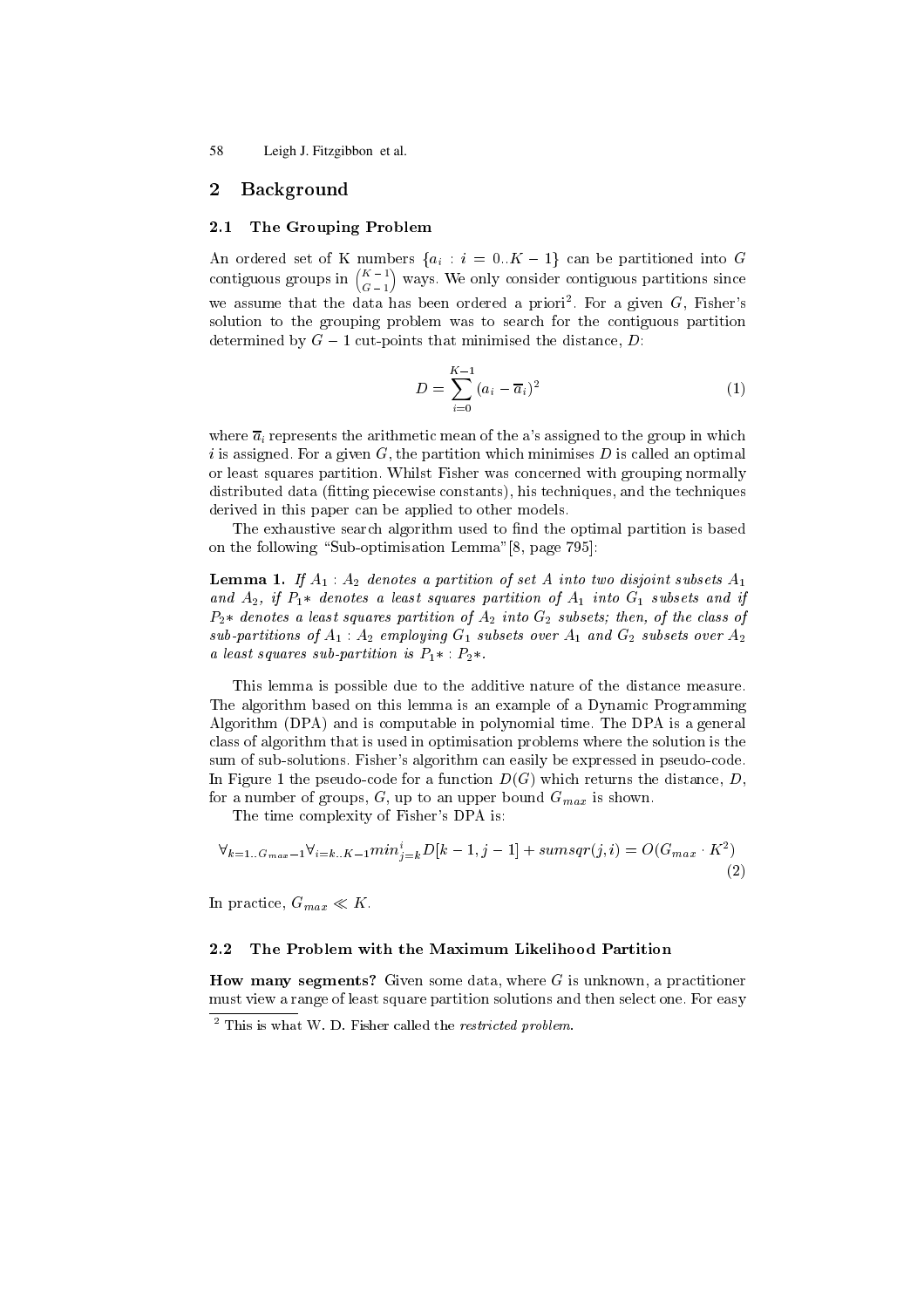```
Lookup functions: sum(i, j) = sum[j + 1] - sum[i]sumsqr(i, j) = sumsqr[j + 1] - sum[i]D(i, j) = sumsqrt(i, j) - \frac{sum(i, j)}{j-i+1}D(G) = D[G - 1, K - 1]Boundary conditions:
\mathcal{Q} conditions: \mathcal{Q}sum[0] := 0sumsqr[0] := 0Initial Step: sum[i] := sum[i-1] + a_{i-1}, \forall_{i=1..K}sumsqr[i]:=sumsqr[i-1]+a^z_{i-1}, \forall_{i=1..K}D[0, i] := D(0, i), \forall_{i=0...K-1}General Step:
D[k, i] := min_{j=k}^{i} D[k - 1, j - 1] + sumsqr(j, i),\forall_{k=1...G}<sub>max</sub> - 1\forall_{i=k...K-1}
```
Fig. 1. A Dynamic Programming Algorithm based on Fisher's Sub-optimisation Lemma.

data this may be satisfactory. However, for difficult data a human cannot detect subtle differences between the solutions. Consider the least square partitions for  $G = \{2, 3, 4, 5\}$  of some generated data in Figures 3 to 6. From inspection of these four hypotheses, it is difficult to determine the true number of segments.

Poor parameter estimates Even when we know the number of segments in a data-set, the least squares partition may give poor estimates for the cutpoint positions, and segment parameters. Oliver and Forbes [11] found that the Maximum Likelihood estimates for the cut-point position are unreliable. In their experiments the Maximum Likelihood technique that was given the correct number of segments had, on average, a higher Kullback-Leibler distance than a MML based technique that did not know the correct number of segments. An example of this can be seen in the least squares partitions in Figures 5 and 6. The least squares and MDL methods tend to place cut-points in close proximity of each other.

### 2.3 The Minimum Message Length Principle

The MML principle [18, 22, 19] is based on compact coding theory. It provides a criterion for comparing competing hypotheses (models) by encoding both the hypothesis and the data in a two-part message. For a hypothesis, H, and data, D, Bayes's theorem gives the following relationship between the probabilities:

$$
Pr(H\&D) = Pr(H) \cdot Pr(D|H) = Pr(D) \cdot Pr(H|D), \tag{3}
$$

which can be rearranged as:

$$
Pr(H|D) = \frac{Pr(H) \cdot Pr(D|H)}{Pr(D)}\tag{4}
$$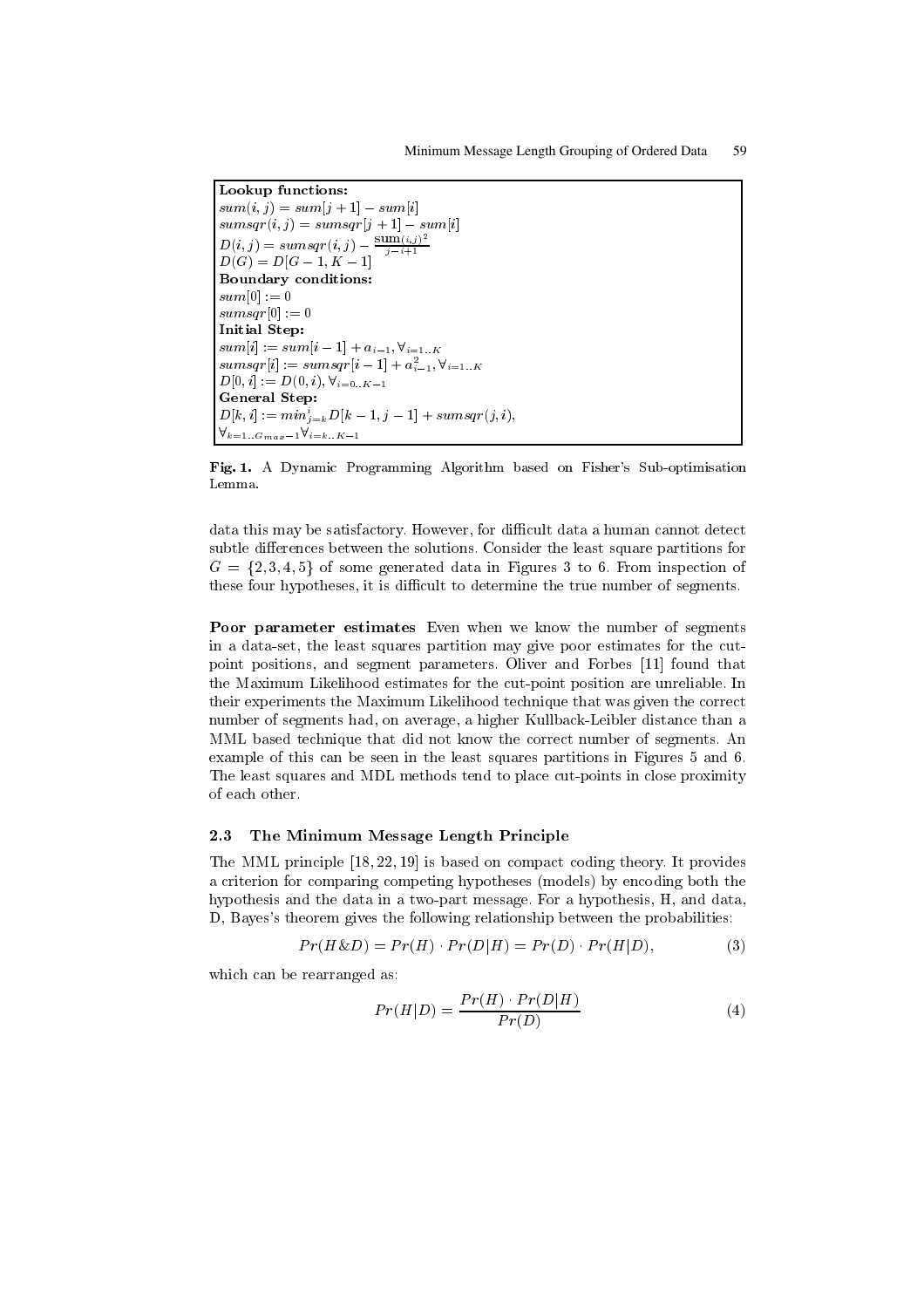

Fig. 2. Some generated data.



Fig. 3. Two segment least squares partition of Fig. 2.



Fig. 4. Three segment least squares partition of Fig. 2.



Fig. 5. Four segment least squares partition of Fig. 2.



Fig. 6. Five segment least squares partition of Fig. 2.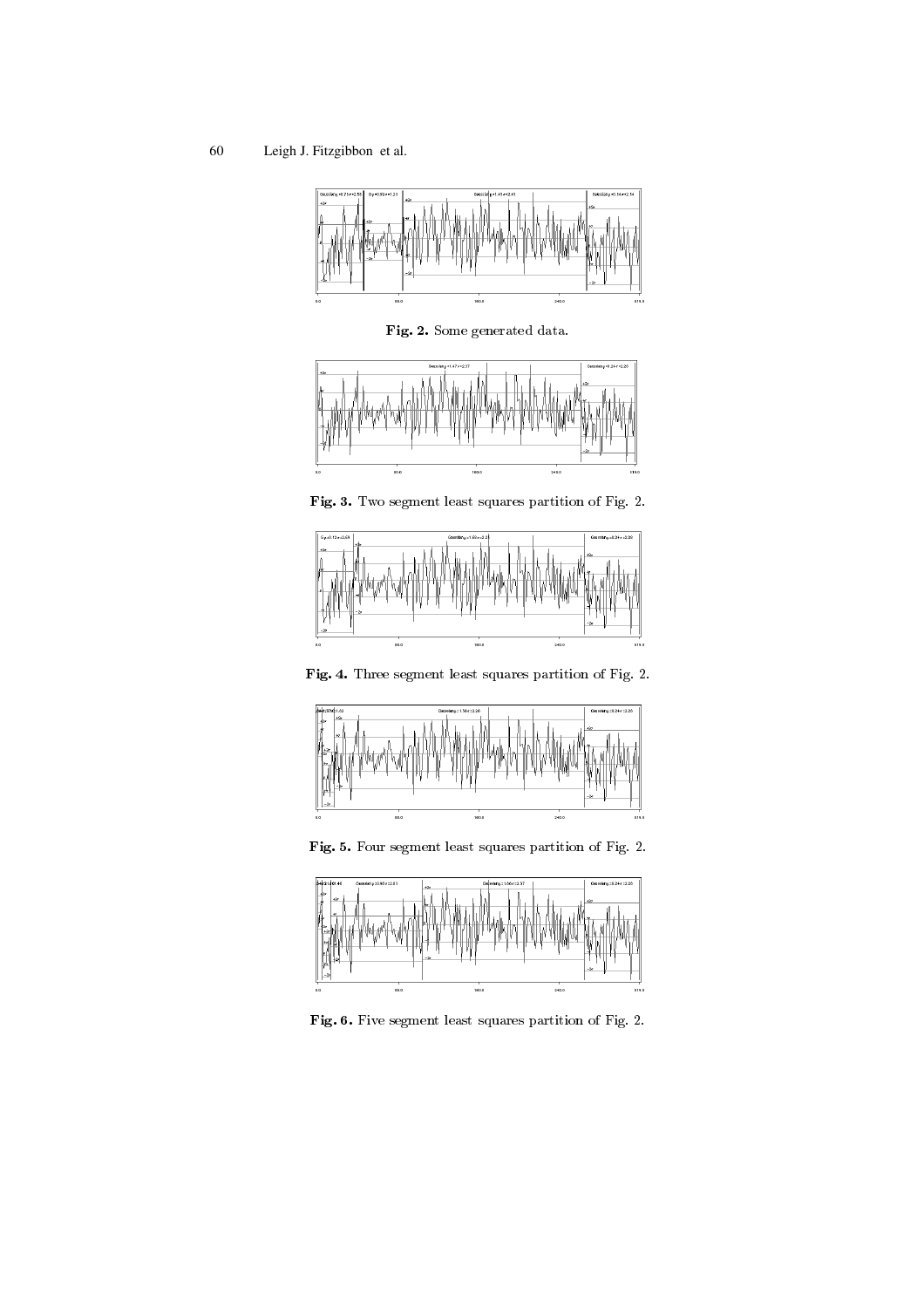After observing some data D, it follows that  $Pr(H|D)$  is maximised when  $Pr(H) \cdot Pr(D|H)$  is maximised. We know from coding theory that an event with probability  $P$  can be transmitted using an optimal code in a message of  $-\log_2(r)$  bits 3 in length. Therefore the length of a two-part message (MessLen) conveying the parameter estimates (based on some prior) and the data encoded based on these estimates can be calculated as:

$$
Message(H\&D) = -\log_2(Pr(H)) - \log_2(Pr(D|H))
$$
bits (5)

The receiver of such a hypothetical message must be able to decode the data without using any other knowledge. Minimising  $Message(H\&D)$  is equivalent to maximising  $Pr(H|D)$ , the latter being a *probability* and not a density [20, section 2] [21, section 2] [5]. The model with the shortest message length is considered to give the best explanation of the data. This interpretation of inductive inference problems as coding problems has many practical and theoretical advantages over dealing with probabilities directly. A survey of MML theory and its many successful applications is given by Wallace and Dowe [19].

### $2.4$ MML Precision of Cut-point Specification

We can encode the cut-point positions in  $\log\binom{K-1}{G-1}$  nits. However, using this coding scheme can be inefficient for small sample sizes and noisy data. Consider two segments whose boundaries are not well-defined: the posterior distribution will not have a region around mode, but there may be a region around the boundary be a region around the boundary be a region around the boundary be a region around the boundary be a region around the boundary be a region with high probability. The MML principle states that we should use this region to encode the data - we should only state the cut-point to an accuracy that the data warrants, for otherwise we risk under-fitting.

Oliver, Baxter and others [3, 11, 10] studied the problem of specifying the cutpoint imprecisely. They derived equations to calculate the optimal precision with which to specify the cut-point. Where the boundary between two segments is not well-defined, it is cheaper to use less precision for the cut-point specification. This reduces the length of the first part of the message but may increase the length of the second part. Where the boundary is well-defined, it pays to use a higher precision to save in the second part of the message. Empirical results [3, 11, 10] have shown that specifying cut-points imprecisely gives better estimates of the number of segments and lower Kullback-Leibler distances. Similar success with MML imprecise cut-point specification has been found by Viswanathan, Wallace, Dowe and Korb [17] for binary sequences.

### 3 3 Problem Re-Statement

We consider a process which generates an ordered data-set. The process can be approximated by, or is considered to consist of, an exhaustive concatenation of contiguous sub-sets that were generated by sub-processes. We consider a

 $^\circ$  in the next sections of the paper we use the natural logarithm and the unit is nits.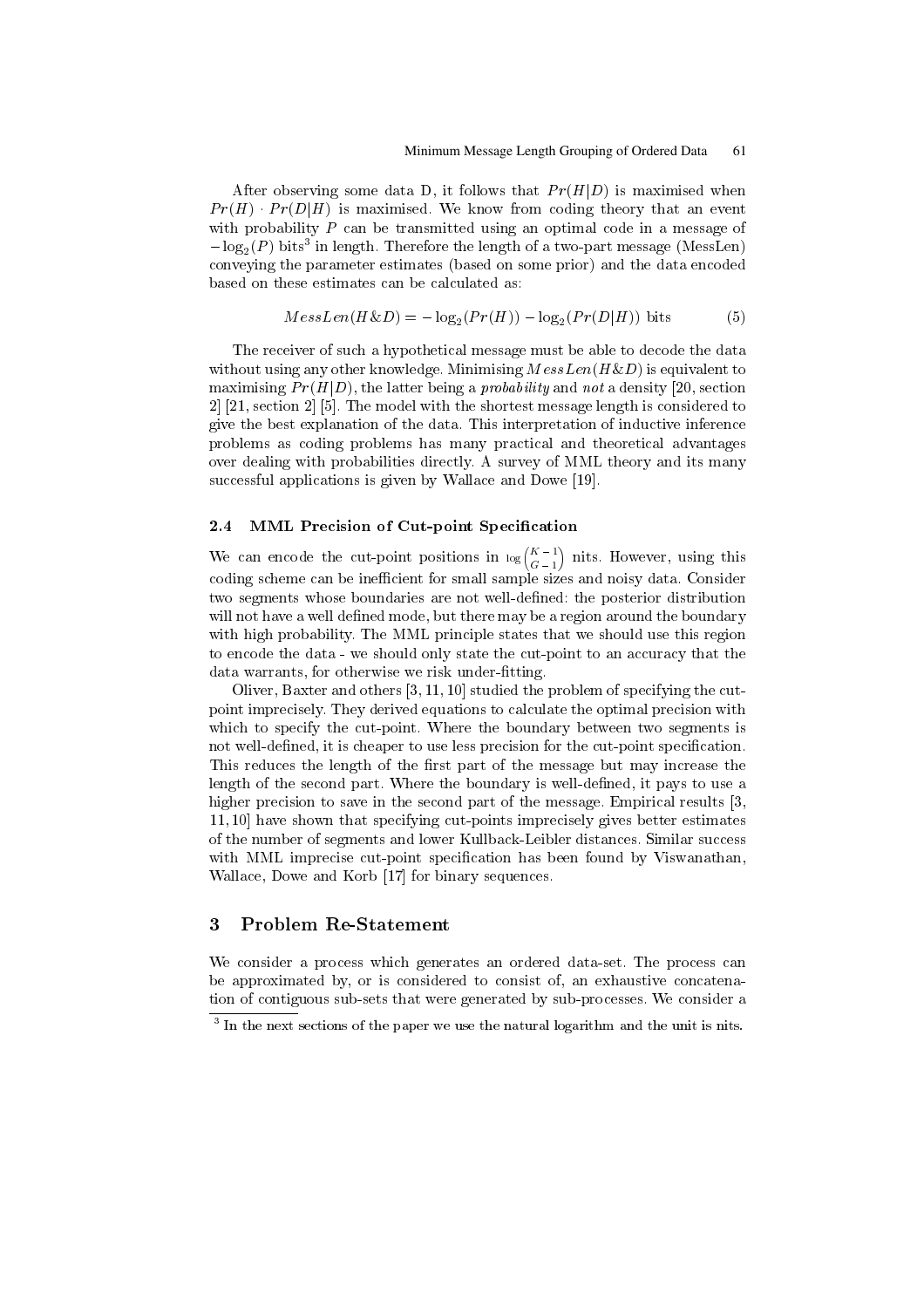sub-process to be homogeneous and the data generated by a process to consist entirely of one or more homogeneous sequences.

Let  $y$  be a univariate ordered data-set of K numbers generated by some process:

$$
y = (y_0, y_1, ..., y_{K-1})
$$
 (6)

which consists of  $G$  contiguous, exhaustive and mutually exclusive sub-sets:

$$
s = (s_0, s_1, \dots, s_{G-1}), \tag{7}
$$

where the members of each  $s_i$  were generated by sub-process i, which can be modelled with parameters  $\theta_i$ :

$$
\theta = (\theta_0, \theta_1, \dots, \theta_{G-1}),\tag{8}
$$

and likelihood:

$$
f(y \in s_i | \theta_i) \tag{9}
$$

In some cases, the number of distinct sub-processes may be less than  $G$ . This is most likely to occur in processes that have discrete states. For example, a process that alternates between two discrete states would be better modelled as coming from two, rather than  $G$ , sub-processes since parameters would be estimated over more data. This is a common approach with implicit segmentation, where segments are modelled implicitly by a Markov Model [16, 7]. However, the use of  $G$  sub-processes results in a more tractable problem and is what is generally used for explicit segmentation. Moreover, in some cases we may wish to model data which can be considered as coming from a drifting process rather than a process with distinct states. In these cases, segmentation can be used to identify approximately stationary regions and is best modelled as coming from G distinct sub-processes.

The inference problem is to estimate some or all of : G, s,  $\theta$  and  $f(y \in s_i | \theta_i)$ .

### $\overline{\mathbf{4}}$ Calculating the Message Length with Gaussian Segments

In this section we describe the message length formula used to calculate the expected length of a message which transmits the model and the data. Assume that the size,  $K$ , of the data-set is known and given. In order for a hypothetical receiver to decode the message and retrieve the original data, we must encode the following: G, the number of segments; the cut-point positions,  $c|s$ ; the parameter estimates,  $\theta_i$ , for each segment  $s_i$ ; and finally the data for each segment using the parameter estimates stated. We specify G using the universal log<sup>\*</sup> code [13, 2, although we re-normalise the probabilities because we know that  $G \leq K$ . This simplifies the problem to the specification of: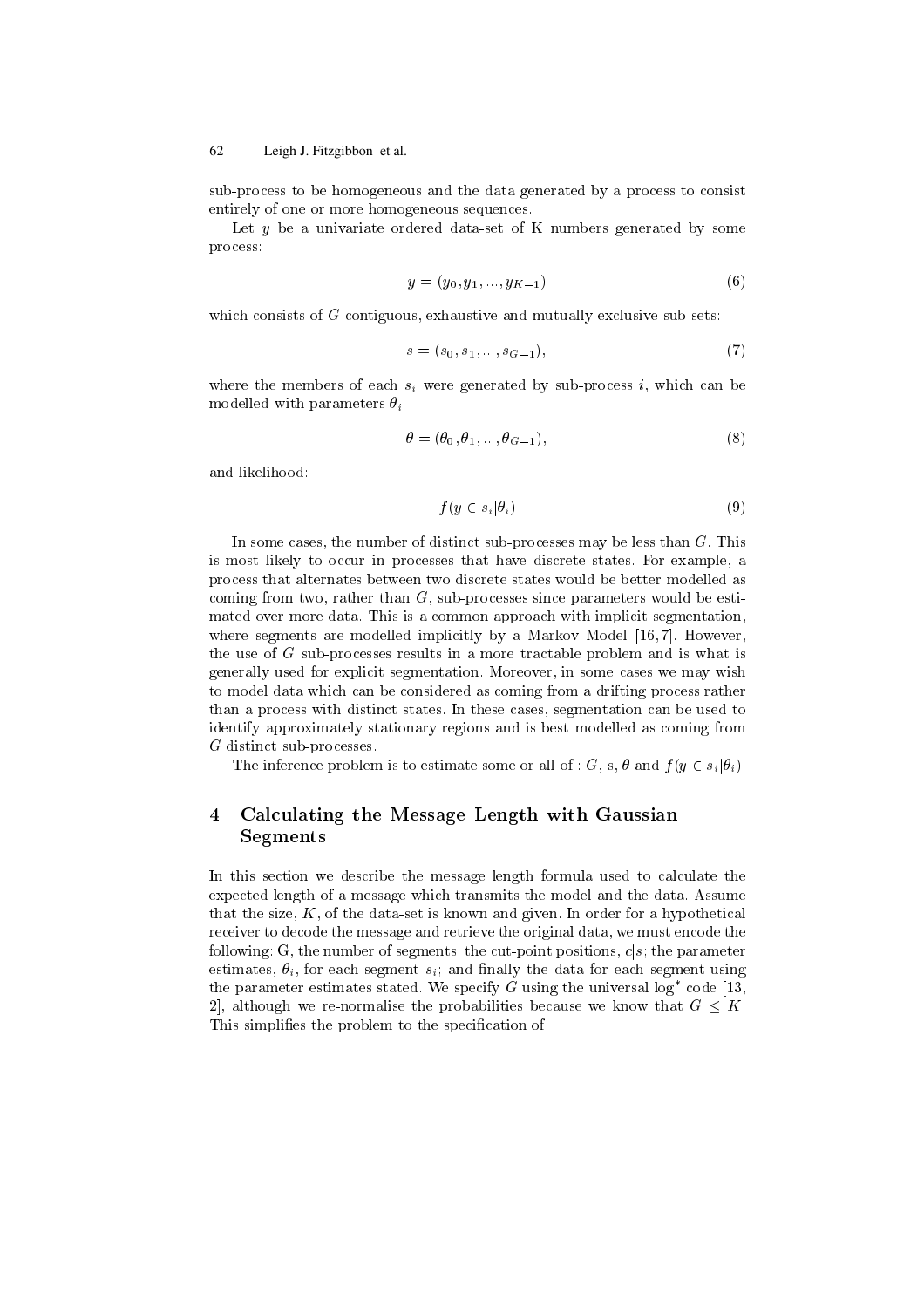- ${}$  the cut-point positions  $c|s$ ,
- the parameter estimates  $\theta_i$  and data for each segment.

From Wallace and Freeman [22], the formula for calculating the length of a message where the model consists of several continuous parameters  $\theta = (\theta_1, \ldots, \theta_n)$ 

$$
Message(nH\&D) = -\log\left(\frac{h(\theta)f(y|\theta)}{\sqrt{F(\theta)}}\right) + \frac{n}{2}(1 + \log \kappa_n) \text{ nits} \tag{10}
$$

where  $h(\theta)$  is a prior distribution over the *n* parameter values,  $f(y|\theta)$  is the likelihood function for the model,  $F(\theta)$  is the determinant of the Fisher Information matrix and  $\kappa_n$  is a lattice constant which represents the saving over the quantised n-dimensional space.

In this paper we consider Gaussian segments with two continuous parameters  $\mu$  and  $\sigma: y \in s_j \sim N[\mu_j, \sigma_j]$  so,  $\theta_j = (\mu_j, \sigma_j)$ . The lattice constant  $\kappa_2 = \frac{3}{36\sqrt{3}}$ [4], the Fisher Information,  $F(\theta)$ , for the Normal distribution [10] is:

$$
F(\mu, \sigma) = \frac{2n^2}{\sigma^4} \tag{11}
$$

and the negative log-likelihood is:

$$
-\log f(y|\mu,\sigma) = \frac{n}{2}\log 2\pi + n\log \sigma + \frac{1}{2\sigma^2}\sum_{i=1}^n (x_i - \bar{x})^2
$$
 (12)

The prior distribution we use is non-informative based on the population variance,  $\sigma_{pop}^2 = \frac{1}{K-1} \sum_{i=0}^{K-1} (y_i - \mu_{pop})^2$  where  $\mu_{pop} = \frac{1}{K} \sum_{i=0}^{K-1} y_i$ :

$$
\forall j \ h(\mu_j, \sigma_j) = \frac{1}{2\sigma_{pop}^2} \tag{13}
$$

This is the prior used by Oliver, Baxter and others [11, section 3.1.3] [3, 10], although the prior  $\forall j \ h(\mu_j, \sigma_j) = \frac{1}{4\sigma_{\text{pop}}^2}$  from [18, section 4.2] or other priors could also be considered. We use this prior, from Equation 13, to allow for a fair comparison with their criterion [3, 11, 10].

We use Equation 10 to send the parameters  $\theta_i = (\mu_i, \sigma_i)$  and data for each segment. To encode the cut-point positions we use a simple coding scheme assuming that each combination is equally likely:

$$
Message(c|K, G) = \log\binom{K-1}{G-1} \text{ nits}
$$
\n(14)

Based on Equation 10, the expected total length of the message is:

$$
Message(H\&D) = \log^*(G) + Messagen(c|K, G)
$$
\n(15)

$$
+\sum_{j=1}^{G} \left(-\log\left(\frac{h(\theta_j)f(y \in s_j|\theta_j)}{\sqrt{F(\theta_j)}}\right) + \frac{n}{2}(1+\log \kappa_n)\right) \text{ nits}
$$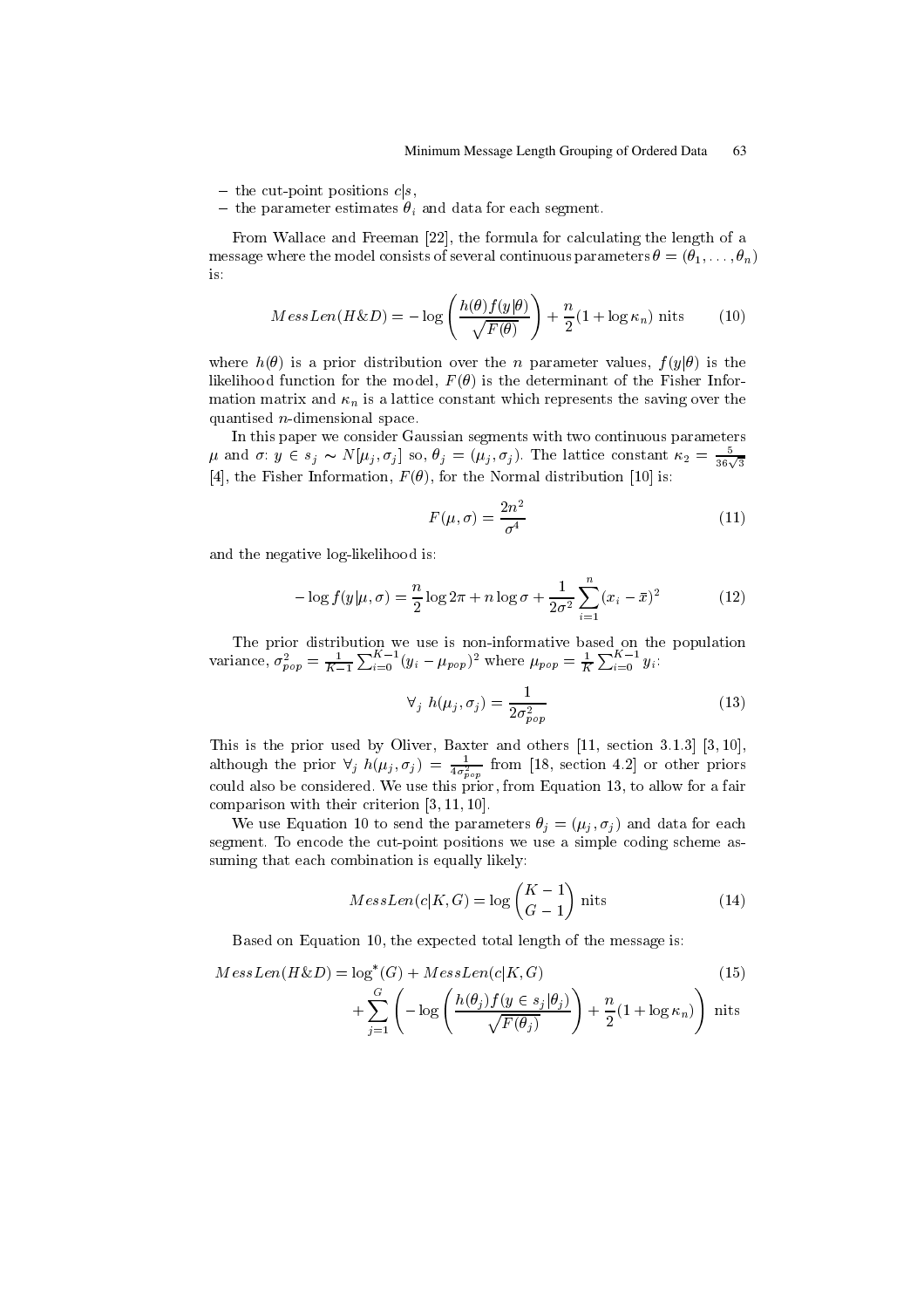If we were to optimise the values of G, s and  $\theta$  to minimise Equation 15, we would under-estimate  $G$  since  $c$  is being stated to maximum precision (see Section 2.4). We avoid this problem by summing the probabilities of the various MML estimates of  $\theta_i = (\mu_i, \sigma_i)_{i=0...G-1}$  over all possible sub-partitions:

$$
Prob'(G) = \sum_{i=1}^{K-1} e^{-MessLen(H\&D)_i}
$$
\n(16)

where  $Message$  is the message length associated with the ith subpartition from the  $\binom{K-1}{G-1}$  possible sub-partitions and the values of the  $\hat{\theta}_j$  associated with each such ith sub-partition.  $Prob'$  gives unnormalised probabilities for the number of segments. The `probabilities' are unnormalised because, for each ith sub-partition, the 'probabilities' consider only that part of the posterior density of the  $v_j$  contained in the MML coding block.

We optimise Equation 16 to estimate  $G$ . This can be implemented by modifying Fisher's DPA given in Figure 1 by replacing the distance function with Equation 10 and changing the general step to sum over all sub-partitions:

$$
D[k, i] := LOGPLUS(D[k - 1, j - 1], sumsqr(j, i))
$$
  
\n
$$
\forall_{k = 1..G_{max} - 1} \forall_{i = k..K - 1} \forall_{j = k..i}
$$
\n(17)

where the  $LOGPLUS$  function is used to sum the log-probabilities:

$$
LOGPLUS(x, y) = -\log_e(e^{-x} + e^{-y})
$$
\n(18)

Using Equation 16 to estimate  $G$  we then optimise Equation 15 to estimate the remaining parameters.

### 5 5 Experimental Evaluation

### **Generated Data**  $5.1$

We now use Fisher's DPA to infer the number of segments  $G$ , the cut-point positions  $c|s$  and segment parameters  $\theta_i$  of some generated Gaussian data. The criteria to be compared are:

- { MML-I, Equations 15 and 16 from the previous section.
- { MMLOB, MML Equation (6) from the paper Oliver and Baxter [10].
- $-$  BIC, using  $-\log f(x|\theta) + \frac{numberparams}{2} \log K$ .

$$
- \text{ MDL, using } -\log f(x|\theta) + \frac{\text{continuous} \text{params}}{2} \log n + \log \binom{K}{G}.
$$

<sup>4</sup> However, normalising these `probabilities' will give a reasonable approximation [5, sections 4 and 4.1] [19, sections 2 and 8] to the marginal/posterior probability of <sup>G</sup> which would be obtained by integrating out over all the  $\theta_j = (\mu_j, \sigma_j)$ .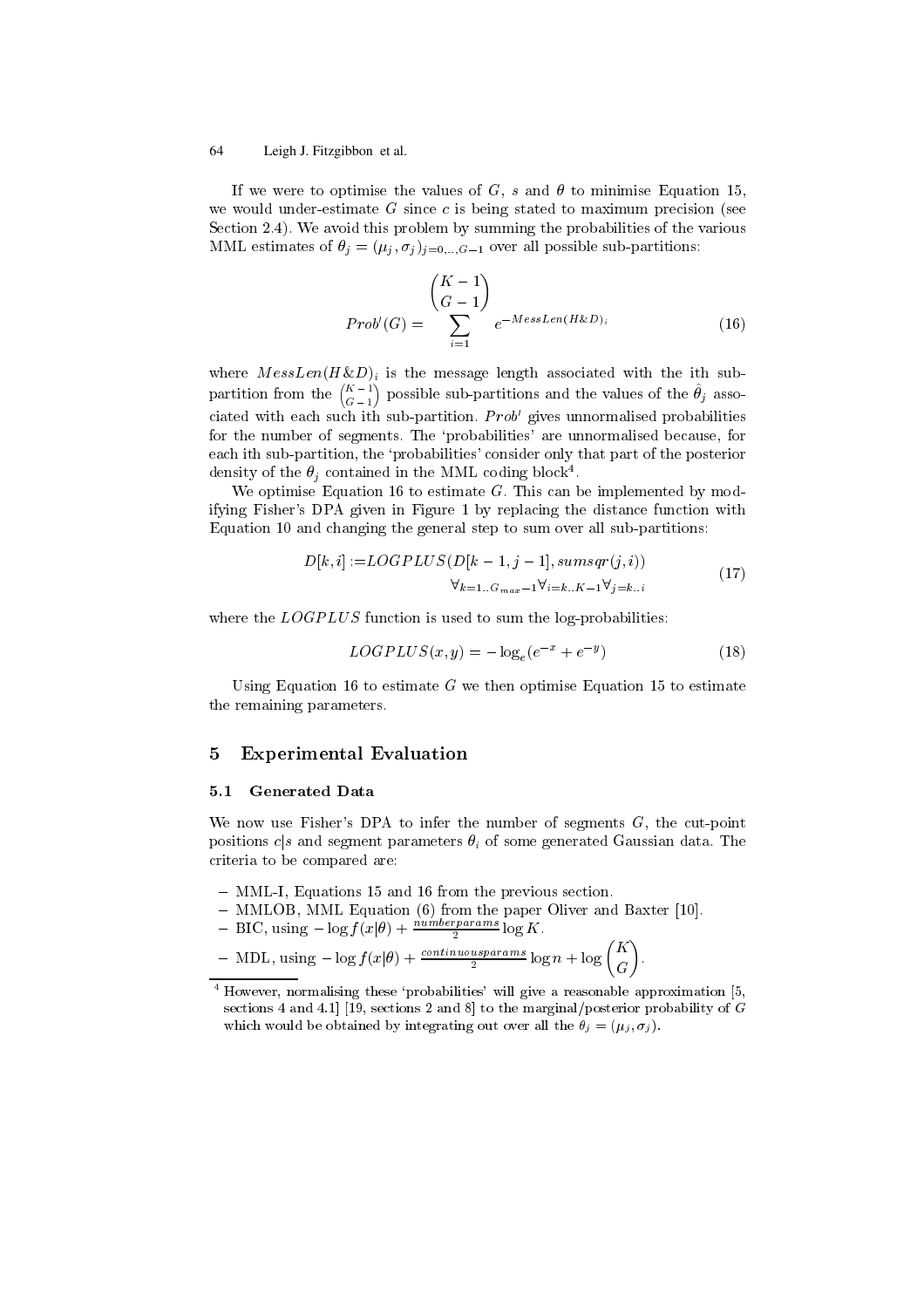The BIC and MDL criteria<sup>5</sup> were included since these were investigated and compared by Oliver and Baxter [10, page 8], but not over the range of data that we consider. AIC was omitted due to its poor performance in previous papers [3, 11, 10]. We expect our criterion, MML-I, to perform better where the data is noisy, the sample size is small or where the approximations break down in MMLOB.

We have generated three different data-sets  $S_0$ ,  $S_1$  and  $S_2$ :

- ${ S_0}$  has fixed  $\mu$ 's and  $\sigma$ 's and evenly-spaced cut-points; similar to Oliver and Baxter [10].
- ${ S_1 }$  has fixed  $\mu$ 's and  $\sigma$ 's and (uniformly) randomly chosen cut-points (minimum segment size of 3).
- ${ S_2}$  has random  $\mu$ 's and  $\sigma$ 's drawn uniformly from [0..1], and (uniformly) randomly chosen cut-points (minimum segment size of 3).

For each data-set, 100 samples were generated of sizes 20, 40, 80, 160 and 320 and with each of 1..7 segments. For  $S_0$  and  $S_1$ , the variance of each segment is 1.0, and the means of the segments are monotonically increasing by 1.0.

### 5.2 Experimental Results

We have collated the data collected during the experiments to report: a count of the number of times the correct number of cut-points were inferred (score test); the average number of cut-points inferred; and the Kullback-Leibler (KL) distance between the true and inferred distribution. The KL distance gives an indication of how well the parameters for each segment are being estimated. This will be affected by the inferred number of cut-points and their placement.

MDL and BIC were generally out-performed by the two MML methods (MML-I and MMLOB) in all measures. The interesting comparison is between MML-I and MMLOB.

Not all of the results could be included due to space limitations. The KL distance and average number of cut-points for  $S_0$  and  $S_1$  were omitted. For these two data-sets, the average number of inferred cut-points was slightly better for MML-I, and the KL distances for MML-I and MMLOB were both very similar.

Tables 1 to 2. Each table shows the number of times the correct number of cuts  $k$  was inferred from the 100 trials for each of the sample sizes under investigation (20,40,80,160 and 320). MML-I is more accurate than the other criteria for both  $S_0$  and  $S_1$  on the score test. The strange exception is for  $S_2$ , where MMLOB is not only more accurate than the other criteria, but has improved a seemingly disproportionate amount over its results for  $S_0$  and  $S_1$ .

Table 3 shows the average number of inferred cuts for data-set  $S_2$ . None of the criteria appear to be excessively over-fitting.

We also note that MDL has been renned  $[14]$  since the 1978 MDL paper  $[12]$ . For a general comparison between MDL and MML, see, e.g., [14, 19, 20] and other articles in that special issue of the Computer Journal.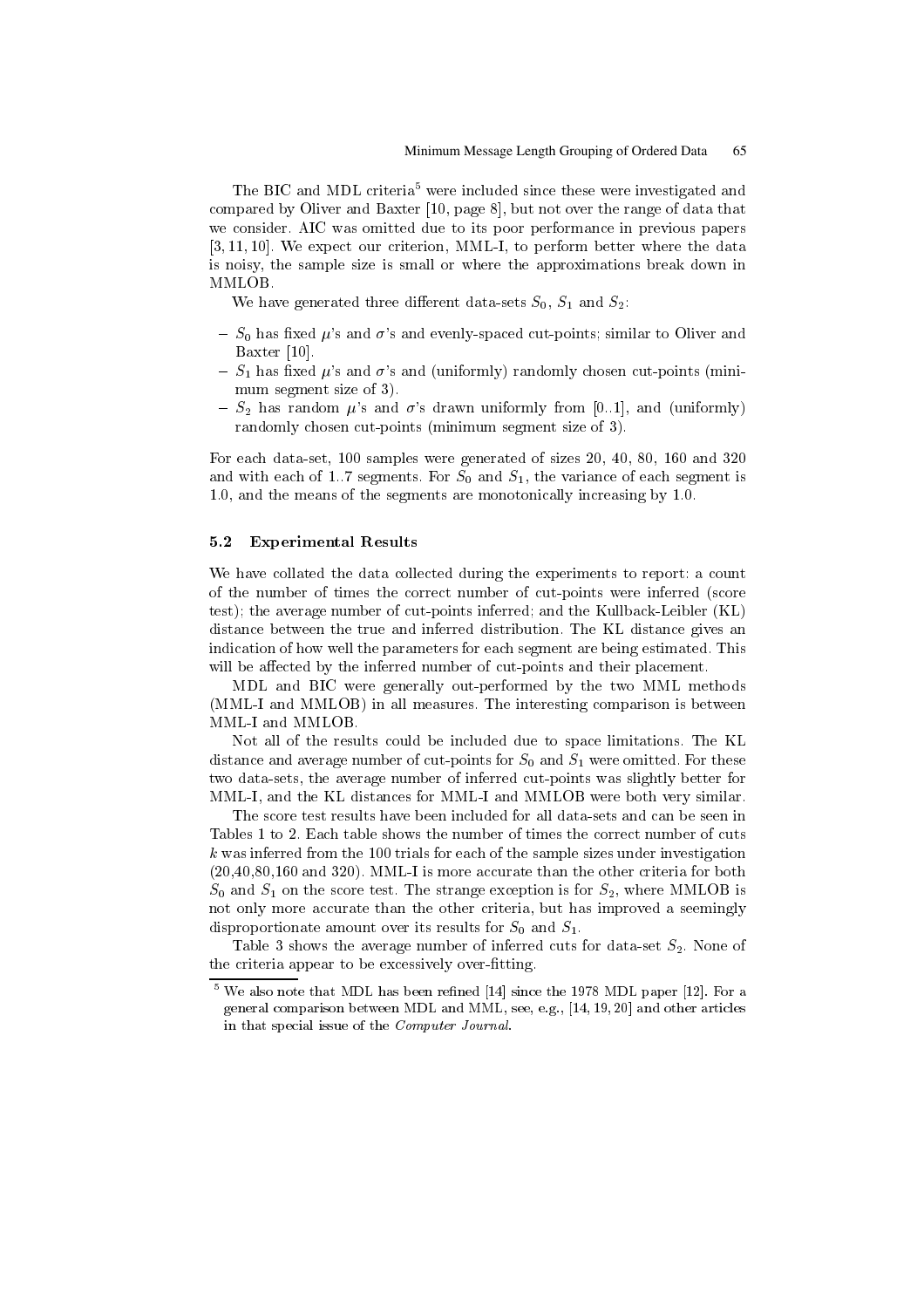Table 4 shows the average Kullback-Leibler (KL) distances and standard deviations for data-set  $S_2$ . The KL distance means and standard deviations for MML-I are consistent for all sample sizes and are overall best, performing exceptionally well on sample sizes  $K < 40$ . MMLOB, MDL and BIC appear to break down for small samples in terms of both the mean and standard deviation.

MML-I has consistently low KL distances over all data-sets and is generally able to more accurately infer the number of cut-points for  $S_0$  and  $S_1$  than the other criteria. MMLOB is more accurate at inferring the number of cuts for data-set  $S_2$  but has substantially higher KL distances than MML-I, but slightly better KL distances than BIC and MDL.

### $5.3$ 5.3 Application to Lake Michigan-Huron Data

We have used the MML-I criterion developed in this paper to segment the lake Michigan-Huron data that was posed as a problem in W. D. Fisher's original 1958 paper [8]. The DPA using our criterion was implemented in Java 2 (JIT) and was able to consider the over  $10^{12}$  possible segmentations (for  $G \le 10$ ) of the lake data, with  $K = 96$  in 2.1 seconds on a Pentium running at 200 mega-hertz. It inferred that there are five segments;  $G = 5$ . A graph of the segmentation can be seen in Figure 7. In Figure 8 we have segmented the lake data up to the year 1999. We can see that the segmentation identied in Figure 7 has been naturally extended in Figure 8.

Fisher's original least squares program was written for the \Illiac" digital computer at the University of Illinois and could handle data-sets with  $K < 200$ and  $G < 10$  with running time up to approximately 14 minutes.

### 6 **Conclusion**

We have applied numerical Bayesian (summing and) integration for cut-point parameters in the grouping or segmentation problem. Using W. D. Fisher's polynomial time DPA, we were able to perform approximations to numerical Bayesian integration using a Minimum Message Length criterion (MML-I) to estimate the number of segments. Having done that, we then minimize the MML-I criterion (Equation 15) to estimate the segment boundaries and within-segment parameter values. This technique, MML-I, was compared with three other criteria: MMLOB [11], MDL and BIC. The comparison was based on generated data with fixed and random parameter values. Using the Fisher DPA, we were able to experiment over a larger range of data than previous work [3, 11, 10]. The MM-LOB and MML-I criteria performed well and were shown to be superior to MDL and BIC. The MML-I criterion, using Bayesian integration, was shown to have overall lower Kullback-Leibler distances and was generally better at inferring the number of cut-points than the other criteria.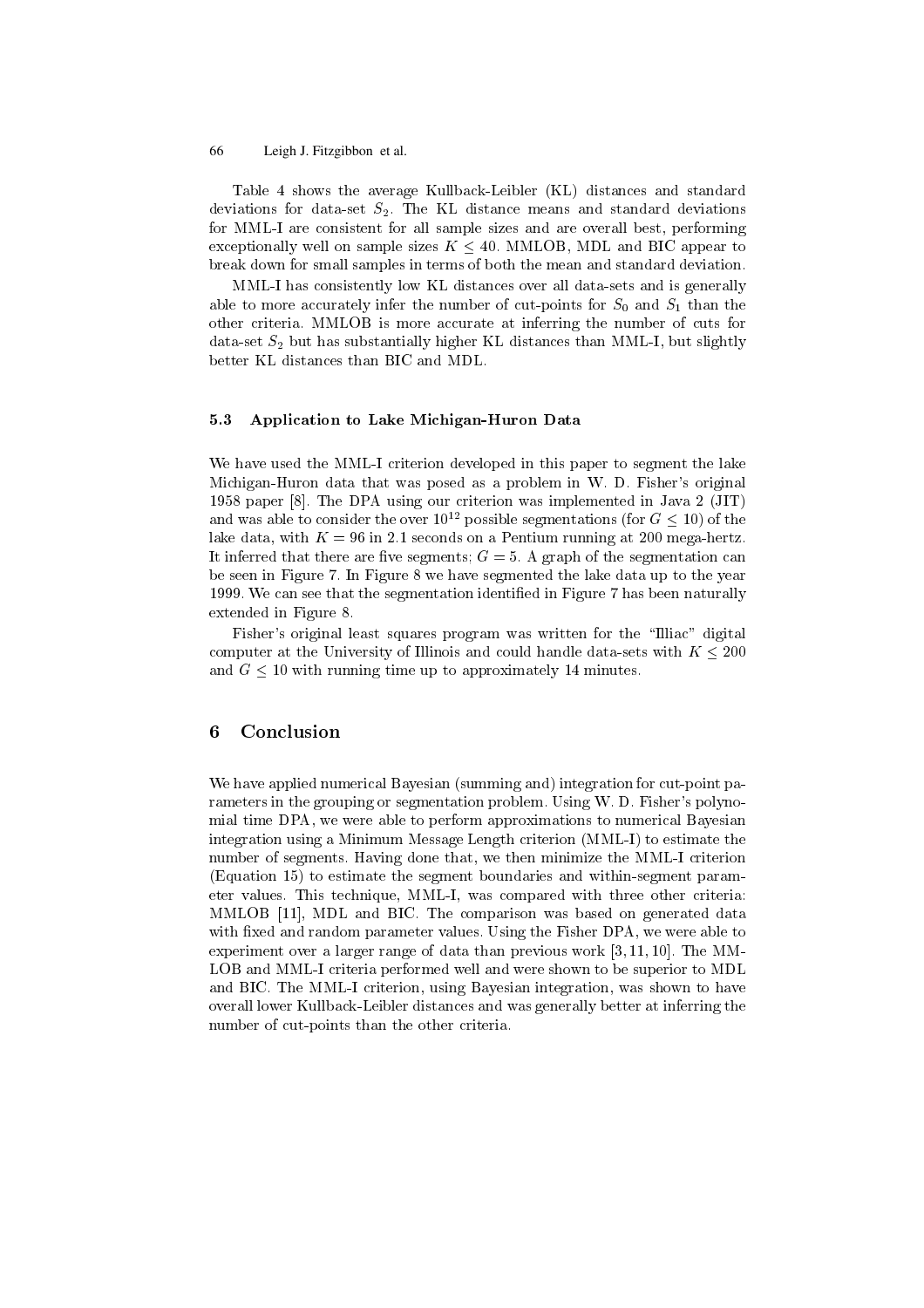

Fig. 7. Lake Michigan-Huron monthly mean water levels from 1860 to 1955 segmented by MML-I. This is the data that W. D. Fisher originally considered in 1958.



Fig. 8. Lake Michigan-Huron monthly mean water levels from 1860 to 1999 segmented by MML-I.

Table 1. Positive inference counts for data-set  $S_0$ .

|                | $k$ Criterion 20 40 80 |                |                |                |                  |                 | 160 320 Total |
|----------------|------------------------|----------------|----------------|----------------|------------------|-----------------|---------------|
| 0              | MML-I                  |                | 86 93 93       |                | 100              | 95              | 467           |
|                | MMLOB                  |                | 93 94 93       |                | 100              | 84              | 464           |
|                | MDL                    |                | 89 96 99       |                | 100              | 99              | 483           |
|                | BIC                    |                | 76 88          | 95             | 98               | 96              | 453           |
| $\mathbf{1}$   | MML-I                  | 43             | 69             | 76             | 83               | 89              | 360           |
|                | MMLOB                  |                | 28 57          | 86             | 89               | 77              | 337           |
|                | MDL                    | 24             | 35             | 62             | 96               | 98              | 315           |
|                | BIC                    | 42             | 55             | 83             | 89               | 96              | 365           |
| $\overline{2}$ | MML I                  | 3              | 21             | 63             | 74               | 91              | 252           |
|                | MMLOB                  | 6              |                | 12 46          | 84               | 81              | 229           |
|                | MDL                    | 4              | 10             | 13             | 52               | 98              | 177           |
|                | ВIС                    | 11             | 23             | 35             | 68               | 92              | 229           |
| 3              | MML I                  | 0              | 3              | 17             | 51               | 79              | 150           |
|                | MMLOB                  | 1              | 3              | 10             | 61               | 68              | 143           |
|                | MDL                    | 2              | 5              | 5              | 14               | 76              | 102           |
|                | ВIС                    | $\overline{2}$ | 9              | 9              | 34               | 88              | 142           |
| $\overline{4}$ | MML I                  | 0              | 0              | 6              | 44               | $\overline{77}$ | 127           |
|                | MMLOB                  | 0              | 0              | $\overline{2}$ | 22               | 65              | 89            |
|                | MDL                    | 0              | $\mathbf{1}$   | $\mathbf{1}$   | $\boldsymbol{2}$ | 45              | 49            |
|                | BIC                    | 0              | $\overline{4}$ | 7              | 11               | 58              | 80            |
| 5              | MML I                  | 0              | 0              | $\overline{0}$ | 19               | 66              | 85            |
|                | MMLOB                  | 0              | 0              | 0              | $\overline{7}$   | 64              | 71            |
|                | MDL                    | 0              | 0              | 0              | $\overline{2}$   | 9               | 11            |
|                | ВIС                    | 0              | 1              | 0              | 9                | 21              | 31            |
| 6              | MML I                  | 0              | 0              | 0              | 5                | 49              | 54            |
|                | MMLOB                  | 0              | 0              | 0              | 0                | 56              | 56            |
|                | MDL                    | 0              | 0              | 0              | 0                | 3               | 3             |
|                | BIC                    | 0              | 0              | 0              | 1                | 8               | 9             |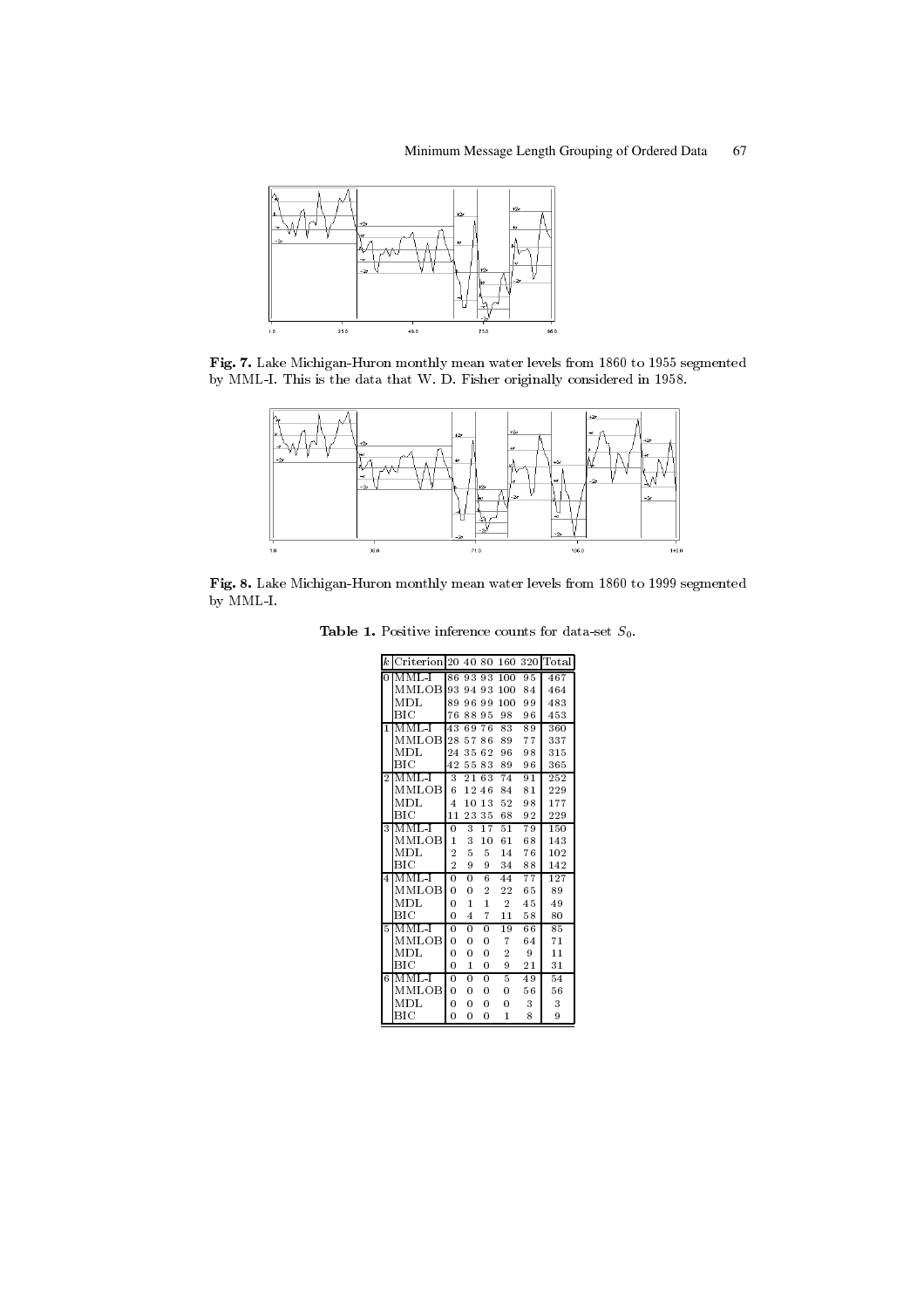| k.             | Criterion 20 40 80 160 |                |                |                |              | 320            | Total |  | $\boldsymbol{k}$ | Criterion <sup>20</sup> |                |          |                | 40 80 160      | 320            | $_{\rm Total}$ |
|----------------|------------------------|----------------|----------------|----------------|--------------|----------------|-------|--|------------------|-------------------------|----------------|----------|----------------|----------------|----------------|----------------|
| $\mathbf{1}$   | MML I                  | 32             | 45             | 64             | 74           | 77             | 292   |  | 1                | MML I                   | 37             | 46       | 55             | 60             | 79             | 277            |
|                | MMLOB                  | 22             | 40             | 62             | 72           | 78             | 274   |  |                  | MMLOB                   | 44             | 56       | 65             | 68             | 82             | 315            |
|                | MDL                    | 19             | 23             | 38             | 67           | 79             | 226   |  |                  | MDL                     | 42             | 49       | 54             | 68             | 82             | 295            |
|                | BIC                    | 35             | 38             | 57             | 78           | 81             | 289   |  |                  | ВIС                     | 49             | 51       | 59             | 69             | 85             | 313            |
| 2              | MML I                  | 5              | 18             | 34             | 50           | 65             | 172   |  | 2                | MML I                   | 11             | 26       | 27             | 50             | 43             | 157            |
|                | MMLOB                  | 5              | 6              | 27             | 43           | 58             | 139   |  |                  | MMLOB                   | 16             | 33       | 35             | 57             | 57             | 198            |
|                | MDL                    | 4              | $\overline{2}$ | 12             | 27           | 48             | 93    |  |                  | MDL                     | 19             | 27       | 28             | 41             | 45             | 160            |
|                | BIC                    | 14             | 9              | 23             | 37           | 54             | 137   |  |                  | BIC                     | 30             | 37       | 37             | 52             | 53             | 209            |
| 3              | MML I                  | $\Omega$       | 1              | 8              | 29           | 48             | 86    |  | 3                | MML I                   | $\Omega$       | 9        | 19             | 38             | 41             | 107            |
|                | MMLOB                  | 0              | 1              | 9              | 16           | 50             | 76    |  |                  | MMLOB                   | $\overline{2}$ | 12       | 30             | 37             | 51             | 132            |
|                | MDL                    | $\overline{2}$ | 4              | 3              | 4            | 20             | 33    |  |                  | MDL                     | 3              | 7        | 16             | 24             | 33             | 83             |
|                | BIC                    | 3              | 8              | 13             | 14           | 32             | 70    |  |                  | BIC                     | 5              | 11       | 27             | 30             | 40             | 113            |
| $\overline{4}$ | MML I                  | 0              | 0              | 4              | 14           | 32             | 50    |  | $\overline{4}$   | MML I                   | $\Omega$       | $\Omega$ | 11             | 23             | 24             | 58             |
|                | MMLOB                  | 0              | 0              | 3              | 12           | 30             | 45    |  |                  | MMLOB                   | 0              | 5        | 1 <sub>0</sub> | 24             | 27             | 66             |
|                | MDL                    | 0              | $\Omega$       | 0              | 1            | $\overline{2}$ | 3     |  |                  | MDL                     | 0              | 4        | 7              | 10             | 20             | 41             |
|                | BIC                    | 0              | $\overline{2}$ | $\overline{2}$ | 6            | 12             | 22    |  |                  | BIC                     | 0              | 6        | 14             | 15             | 25             | 60             |
| 5              | MML-I                  | $\Omega$       | 0              | 0              | 5            | 17             | 22    |  | 5.               | MMLI                    | $\Omega$       | $\Omega$ | 8              | 14             | 19             | 41             |
|                | <b>MMLOB</b>           | $\Omega$       | 0              | 0              | 1            | 24             | 25    |  |                  | MMLOB                   | 0              | 1        | 9              | 13             | 28             | 51             |
|                | MDL                    | 0              | 1              | 1              | $\Omega$     | $\overline{2}$ | 4     |  |                  | MDL                     | $\Omega$       | 1        | 4              | 8              | $\overline{7}$ | 20             |
|                | BIC                    | 0              | 1              | 1              | 1            | 9              | 12    |  |                  | BIC                     | 0              | 1        | 4              | 12             | 12             | 29             |
| 6              | MML I                  | 0              | 0              | 0              | $\mathbf{0}$ | 7              | 7     |  | 6                | MML I                   | 0              | 0        | 4              | 9              | 18             | 31             |
|                | MMLOB                  | 0              | 0              | 0              | $\theta$     | 9              | 9     |  |                  | MMLOB                   | 0              | $\Omega$ | 3              | 9              | 20             | 32             |
|                | <b>MDL</b>             | 0              | 1              | 0              | $\theta$     | 0              | 1     |  |                  | MDL                     | 0              | 1        | 0              | $\overline{2}$ | 4              | $\overline{7}$ |
|                | ВIС                    | 0              | 1              | 0              | 0            | $\overline{2}$ | 3     |  |                  | ВIС                     | 0              | 1        | 1              | 5              | 9              | 16             |

Table 2. Positive inference counts for data-sets  $S_1$  and  $S_2$  respectively.

 $\begin{array}{|c|c|c|c|c|c|}\n\hline\n8 & 44 & 56 & 65 & 68 & 82 & 315 \\
\hline\n42 & 49 & 54 & 68 & 82 & 295 \\
\hline\n\end{array}$  $\begin{array}{|c|c|c|c|c|}\n 42 & 49 & 54 & 68 & 82 & 295 \\
 49 & 51 & 59 & 69 & 85 & 313\n\end{array}$ 49 51 59 69 85 11 26 27 50 43 157 B 16 33 35 57 57 198 MDL 19 27 28 <sup>41</sup> <sup>45</sup> <sup>160</sup> BIC 30 37 37 <sup>52</sup> <sup>53</sup> <sup>209</sup>  $MMLOB 2 12 30 37 51 132$  $\begin{array}{cc|cc} 3 & 7 & 16 & 24 & 33 & 83 \\ 5 & 11 & 27 & 30 & 40 & 113 \end{array}$  $5 \t11 \t27$  $\mathbf{A} = \mathbf{A} \mathbf{A} + \mathbf{A} \mathbf{A} + \mathbf{A} \mathbf{A} + \mathbf{A} \mathbf{A} + \mathbf{A} \mathbf{A} + \mathbf{A} \mathbf{A} + \mathbf{A} \mathbf{A} + \mathbf{A} \mathbf{A} + \mathbf{A} \mathbf{A} + \mathbf{A} \mathbf{A} + \mathbf{A} \mathbf{A} + \mathbf{A} \mathbf{A} + \mathbf{A} \mathbf{A} + \mathbf{A} \mathbf{A} + \mathbf{A} \mathbf{A} + \mathbf{A} \mathbf{A} + \mathbf{A$  $\begin{array}{|c|c|c|c|c|c|}\n\hline\n0 & 5 & 10 & 24 & 27 & 66 \\
\hline\n0 & 4 & 7 & 10 & 20 & 41\n\end{array}$ MDL <sup>0</sup> <sup>4</sup> <sup>7</sup> <sup>10</sup> <sup>20</sup> <sup>41</sup> BIC <sup>0</sup> <sup>6</sup> <sup>14</sup> <sup>15</sup> <sup>25</sup> <sup>60</sup> <sup>5</sup> MML-I <sup>0</sup> <sup>0</sup> <sup>8</sup> <sup>14</sup> <sup>19</sup> <sup>41</sup>  $\overline{0}$  $\mathbf{1}$  $\overline{9}$ MMLOB 0 1 9 13 28 51 28 51 28 51 28 51 28 51 29 31 29 32 33 34 35 35 36 37 38 39 39 30 31 32 33 34 35 35 36 37 MDL 0 1 4 8 7 20 8 7 20 8 7 20 8 7 20 8 7 20 8 7 20 8 7 20 8 7 20 8 7 20 8 7 20 8 7 20 8 7 20 8 7 20 8 7 20 8  $\Omega$ BIC <sup>0</sup> <sup>1</sup> <sup>4</sup> <sup>12</sup> <sup>12</sup> <sup>29</sup> <sup>6</sup> MML-I <sup>0</sup> <sup>0</sup> <sup>4</sup> <sup>9</sup> <sup>18</sup> <sup>31</sup>  $\begin{array}{c|ccccc} \text{B} & 0 & 0 & 3 & 9 & 20 & 32 \\ 0 & 1 & 0 & 2 & 4 & 7 \\ 0 & 1 & 1 & 5 & 9 & 16 \end{array}$ MDL 0 1 2 4 7 2 4 7 2 4 7 2 4 7 2 4 7 2 4 7 2 4 7 2 4 7 2 4 7 2 4 7 2 4 7 2 4 7 2 4 7 2 4 7 2 4 7 2 4 7 2 4 7 BIC <sup>0</sup> <sup>1</sup> <sup>1</sup> <sup>5</sup> <sup>9</sup> <sup>16</sup>

Table 3. Average inferred number of cuts for data-set  $S_2$ .

| $\boldsymbol{k}$ | Criterion | 20 | 40                                                | 80 | 160                                                                                                 | 320                      |
|------------------|-----------|----|---------------------------------------------------|----|-----------------------------------------------------------------------------------------------------|--------------------------|
|                  | OMML I    |    |                                                   |    | $10.150 + 0.39 0.100 + 0.39 0.090 + 0.38 0.000 + 0.00 0.130 + 0.77$                                 |                          |
|                  |           |    |                                                   |    | $\text{MMLOB}$  0.080 + 0.31 0.100 + 0.41 0.100 + 0.41 0.000 + 0.00 0.450 + 1.50                    |                          |
|                  | MDL       |    |                                                   |    | $0.130 + 0.39$ $0.040 + 0.20$ $0.010 + 0.10$ $0.000 + 0.00$ $0.010 + 0.10$                          |                          |
|                  | BІC       |    |                                                   |    | $10.340 + 0.67$ $0.210 + 0.64$ $0.070 + 0.33$ $0.030 + 0.22$ $0.060 + 0.34$                         |                          |
|                  | 1 IMML-I  |    |                                                   |    | $0.490 + 0.61$ $0.640 + 0.64$ $0.890 + 0.82$ $0.960 + 0.78$ $1.040 + 0.85$                          |                          |
|                  |           |    |                                                   |    | $\mathrm{IMMLOB}$  0.480 + 0.54 0.660 + 0.57 0.800 + 0.65 0.880 + 0.61 1.020 + 0.67                 |                          |
|                  | MDL       |    |                                                   |    | $10.560 + 0.62$ $0.570 + 0.57$ $0.630 + 0.60$ $0.720 + 0.49$ $0.840 + 0.39$                         |                          |
|                  | BIC       |    |                                                   |    | $0.730 + 0.66$ $0.830 + 0.68$ $0.800 + 0.64$ $0.820 + 0.56$ $0.870 + 0.37$                          |                          |
|                  | 2 MML I   |    |                                                   |    | $10.530 + 0.69 0.980 + 0.89 1.360 + 1.04 1.640 + 0.94 1.870 + 1.28$                                 |                          |
|                  |           |    |                                                   |    | $\mathrm{IMMLOB}$  0.730 + 0.76 1.100 + 0.86 1.170 + 0.79 1.580 + 0.77 1.760 + 0.91                 |                          |
|                  | IMDL      |    |                                                   |    | $10.750 + 0.80$ $1.010 + 0.88$ $1.020 + 0.82$ $1.220 + 0.75$ $1.380 + 0.71$                         |                          |
|                  | BIC       |    |                                                   |    | $1.110 + 0.82$ 1.270 + 0.87 1.270 + 0.87 1.440 + 0.73 1.490 + 0.72                                  |                          |
|                  | 3 MML I   |    |                                                   |    | $10.460 + 0.64$ 1.060 + 0.97 1.880 + 1.26 2.510 + 1.27 2.830 + 1.43                                 |                          |
|                  | MMLOB     |    |                                                   |    | $10.790 + 0.87$ $1.260 + 1.04$ $1.950 + 1.10$ $2.170 + 0.89$ $2.750 + 0.99$                         |                          |
|                  | MDL       |    |                                                   |    | $0.890 + 0.91$ 1.100 + 0.96 1.620 + 1.06 1.780 + 0.95 2.090 + 0.84                                  |                          |
|                  | BIC       |    |                                                   |    | $11.220 + 0.91$ $1.440 + 1.09$ $2.010 + 1.11$ $2.000 + 0.92$ $2.320 + 0.85$                         |                          |
|                  | 4 MML I   |    |                                                   |    | $10.400 + 0.60$ 1.010 + 0.94 2.180 + 1.27 3.050 + 1.79 3.590 + 1.54                                 |                          |
|                  |           |    |                                                   |    | $\mathrm{IMMLOB}$ 10.750 + 0.86 1.360 $\pm$ 1.24 2.410 $\pm$ 1.16 2.750 $\pm$ 1.39 3.600 $\pm$ 1.38 |                          |
|                  | MDL       |    |                                                   |    | $0.860 + 0.96$ 1.130 + 1.12 1.980 + 1.08 2.080 + 1.18 2.620 + 1.03                                  |                          |
|                  | BIC       |    |                                                   |    | $1.120 \pm 0.97$ $1.540 \pm 1.10$ $2.350 \pm 1.03$ $2.370 \pm 1.12$ $2.900 \pm 1.08$                |                          |
|                  | 5 MML I   |    |                                                   |    | $10.330 + 0.62$ $1.080 + 1.17$ $2.260 + 1.46$ $3.500 + 1.85$ $3.970 + 1.62$                         |                          |
|                  |           |    |                                                   |    | $\mathrm{IMMLOB}$ 10.640 + 0.92 1.690 + 1.33 2.510 + 1.49 3.210 + 1.37 4.310 +                      | 1.53                     |
|                  | MDL       |    |                                                   |    | $10.880 + 1.02$ 1.510 + 1.34 1.970 + 1.37 2.490 + 1.38 2.980 + 1.14                                 |                          |
|                  | BIC       |    |                                                   |    | $1.170 + 1.02$ $1.910 + 1.31$ $2.310 + 1.33$ $2.870 + 1.30$ $3.300 + 1.14$                          |                          |
|                  | 16 IMML I |    | $10.340 + 0.61$ 1.200 + 1.30 2.530 + 1.69 3.660 + |    |                                                                                                     | $1.75$ 5.420 $+$<br>1.96 |
|                  |           |    |                                                   |    | $\mathrm{IMMLOB}$ [0.640 + 0.86 1.810 + 1.46 2.910 + 1.56 3.610 + 1.46 5.010 + 1.56                 |                          |
|                  | IMDL.     |    |                                                   |    | $0.730 + 0.901.550 + 1.482.060 + 1.262.820 + 1.433.530 + 1.23$                                      |                          |
|                  | BIC       |    |                                                   |    | $1.100 + 0.96$ 1.930 + 1.39 2.680 + 1.28 3.280 + 1.36 3.900 + 1.21                                  |                          |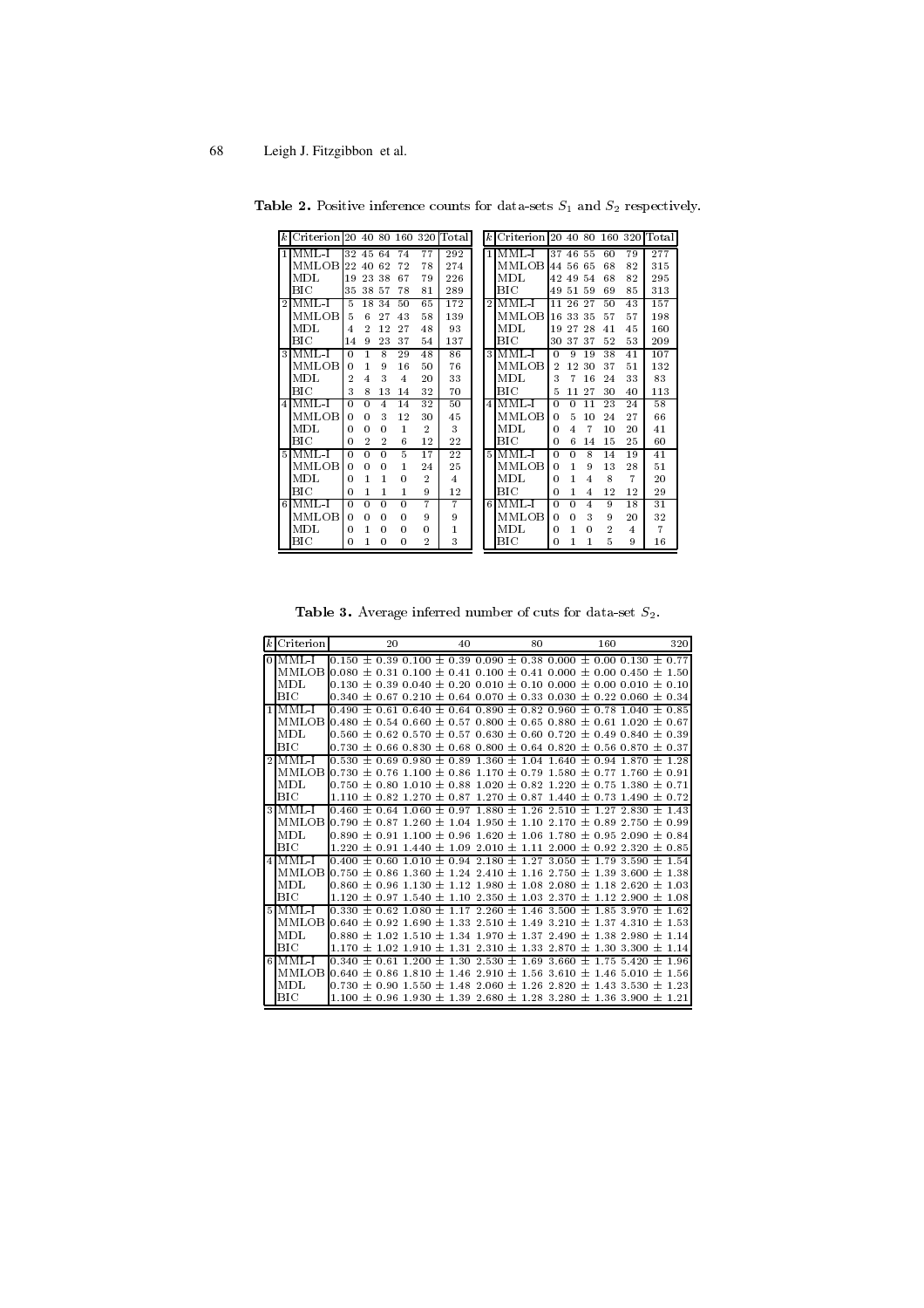| $\boldsymbol{k}$ | Criterion       | 20                    | 40                            | 80                                                                                     | 160        | 320                                  |
|------------------|-----------------|-----------------------|-------------------------------|----------------------------------------------------------------------------------------|------------|--------------------------------------|
|                  | 0 MML I         | $0.218 + 0.65$        |                               | $0.056 + 0.13$ $0.023 + 0.05$ $0.007 + 0.01$ $0.013 + 0.07$                            |            |                                      |
|                  | MMLOB           | $0.422 + 1.69$        |                               | $0.283 + 2.08$ $0.034 + 0.11$ $0.007 + 0.01$ $0.049 + 0.28$                            |            |                                      |
|                  | MDL             | $0.716 + 2.40$        |                               | $0.288 + 2.10\ 0.016 + 0.03\ 0.007 + 0.01\ 0.007 + 0.04$                               |            |                                      |
|                  | BІC             | $1.159 + 3.08$        |                               | $0.820 + 3.24$ $0.132 + 1.05$ $0.064 + 0.52$ $0.046 + 0.27$                            |            |                                      |
|                  | 1 IMML I        | $0.588 + 2.14$        | $0.261 +$                     | $0.29$ 0.154 $+$                                                                       |            | $0.23$ $0.173 + 0.55$ $0.072 + 0.48$ |
|                  | MMLOB           | $4.650 + 39.11$       |                               | $0.312 + 0.90$ $0.389 + 2.41$ $0.234 + 1.56$ $0.070 + 0.48$                            |            |                                      |
|                  | MDL             | $5.633 + 39.70$       |                               | $0.410 + 1.36$ $0.538 + 2.94$ $0.076 + 0.24$ $0.137 + 0.84$                            |            |                                      |
|                  | BІC             | $5.841 + 39.69$       |                               | $0.698 + 2.04$ $0.725 + 3.21$ $1.133 + 9.52$ $0.136 + 0.84$                            |            |                                      |
|                  | $2$ IMML I      | $0.542 + 0.55$        | $0.334 +$                     | $0.30$ $0.244 + 0.36$ $0.159 + 0.30$ $0.227$                                           |            | 1.13                                 |
|                  | MMLOB           | $0.835 + 1.62$        | $0.447 +$                     | $1.22$ 0.248 + 0.74 0.119 + 0.21 0.145 + 1.05                                          |            |                                      |
|                  | MDL             | $1.590 \pm 4.13$      | $1.255 + 7.05$ 0.260 +        |                                                                                        |            | $0.70$ $0.086 + 0.14$ $0.035 + 0.05$ |
|                  | BIC             | $1.625 \pm 3.45$      |                               | $0.759 + 1.70$ $1.022 + 4.76$ $0.196 + 0.59$ $0.045 + 0.07$                            |            |                                      |
|                  | 3 MML I         | $0.620 + 0.45$        | 0.444                         | $0.40 \; 0.266 +$<br>$0.23$ $0.186 +$                                                  | 0.22 0.116 | 0.25                                 |
|                  | MMLOB           | $1.181 + 3.24$        | $0.761 + 2.61$ $0.322 +$      |                                                                                        |            | $0.57$ $0.122 + 0.22$ $0.097 + 0.31$ |
|                  | MDL             | $1.323 + 3.27$        | $0.455 + 0.61$ $0.470 +$      |                                                                                        |            | $0.99$ $0.132 + 0.27$ $0.085 + 0.31$ |
|                  | BIC             | $1.650 + 3.62$        |                               | $0.754 + 1.18$ $0.909 + 1.93$ $0.154 + 0.32$ $0.169 + 0.67$                            |            |                                      |
|                  | 4 MML I         | $0.670 + 0.48$        | $0.507 +$                     | $0.28$ $0.274$ +<br>$0.48$ $0.361 +$                                                   |            | $0.43$ $0.176 + 0.28$                |
|                  |                 | $MMLOB$ 5.499 + 40.13 |                               | $1.141 + 4.70$ $0.454 + 1.30$ $0.854 + 6.52$ $0.542 + 3.08$                            |            |                                      |
|                  | MDL             | $6.013 + 40.21$       | $1.077 + 4.64$ 0.518 +        | $1.29$ 0.873 + 6.51 0.279 +                                                            |            | 1.91                                 |
|                  | BIC             | $3.710 + 13.51$       | $1.188 + 3.30$ 0.760 +        |                                                                                        |            | $1.72$ $0.753 + 4.09$ $1.255 + 7.69$ |
|                  | 5 MML I         | $0.671 + 0.38$        | $0.562 +$                     | $0.33$ $0.441 +$<br>0.41                                                               |            | $0.231 + 0.20$ $0.202 + 0.27$        |
|                  |                 | $MMLOB$ 3.826 + 25.00 | $1.424 + 6.27$ 0.572 +        |                                                                                        |            | $1.18$ $1.181$ + 9.36 0.133 + 0.15   |
|                  | MDL             |                       |                               | $2.096 + 4.69 + 298 + 25.49 + 0.755 + 3.86 + 1.173 + 9.36 + 0.118 + 0.15$              |            |                                      |
|                  | BІC             |                       |                               | $2.476 + 4.78 + 554 + 25.49 + 0.803 + 3.89 + 0.722 + 3.49 + 0.240 + 0.87$              |            |                                      |
|                  | 6 MML I         | $0.722 +$<br>0.36     | $0.618 + 0.48$ 0.386 +        | 0.24 0.247                                                                             | $+$        | 0.19 0.299<br>$+0.43$                |
|                  | $MMLOB15.688 +$ |                       | $41.22$ 3.733 + 24.12 0.674 + | $1.57$ 0.383 $+$                                                                       |            | $1.03$ 0.259 + 0.62                  |
|                  | MDL             |                       |                               | $5.756 \pm 41.21$ $4.930 \pm 28.90$ $0.816 \pm 1.81$ $0.994 \pm 4.87$ $0.169 \pm 0.42$ |            |                                      |
|                  | BІC             |                       |                               | $4.375 + 22.72$ $3.160 + 10.83$ $1.206 + 2.49$ $1.223 + 4.92$ $0.294 + 1.23$           |            |                                      |

Table 4. Kullback-Leibler distances for data-set  $S_2$ .

### $\overline{7}$ Further Work and Acknowledgments

We have not directly investigated how well the various criteria are placing the cut-points. The Kullback-Leibler distance gives an indirect measure since it is affected by the cut-point positions. We intend to perform a more explicit investigation into the placement of cut-points.

As well as the Gaussian distribution, MML formulas have been derived for discrete multi-state [17], Poisson, von Mises circular, and spherical Fisher distributions [21, 6]. Some of these distributions and other models will be incorporated in the future.

We thank Dean McKenzie for introducing us to the W. D. Fisher (1958) paper and Rohan Baxter and Jonathan Oliver for providing access to the C code used in Baxter, Oliver and Wallace [10].

## References

- 1. H. Akaike. Information theory and an extension of the maximum likelihood principle. In B. N. Petrov and F. Csaki, editors, Proceeding 2nd International Symposium on Information Theory, pages 267-281. Akademia Kiado, Budapest, 1973.
- 2. R. A. Baxter and J. J. Oliver. MDL and MML: Similarities and differences. Technical report TR 207, Dept. of Computer Science, Monash University, Clayton, Victoria 3168, Australia, 1994.